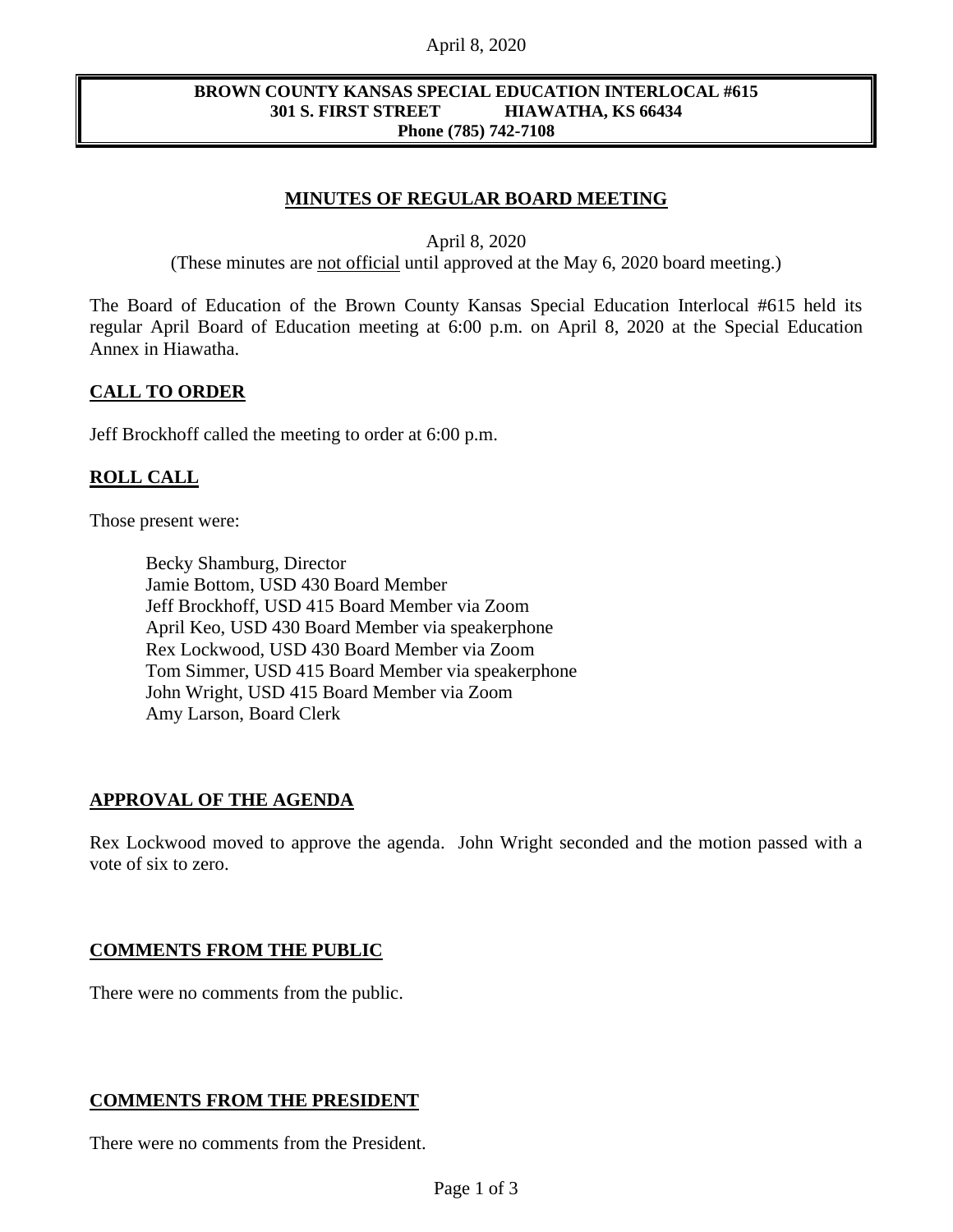# **APPROVAL OF THE CONSENT AGENDA**

Jamie Bottom moved to approve the consent agenda. April Keo seconded and the motion passed with a vote of six to zero. Included in the consent agenda were:

- 1. Approval of the minutes of the March 4, 2020 regular board meeting.
- 2. Approval of the Bills for the Month of April 2020.
- 3. Accept the treasurer's report for the month of April 2020.
- 4. Accept the resignations of Judy Bechtold and Abby Strathman, Horton IRC.

### **REVIEW AND POSSIBLE APPROVAL OF 2020-2021 BCK-SEI CALENDAR**

Director Shamburg discussed 2020-2021 district calendars do not match up regarding spring breaks. The Annex office staff will divide spring breaks so the office remains open. There was discussion that followed.

Rex Lockwood moved to approve the BCK-SEI calendar for 2020-2021. Jamie Bottom seconded and the motion passed with a vote of six to zero.

# **ACTION FOR SUBMISSION FOR APPLICATION OF TITLE VI-B FUNDS**

Director Shamburg requested approval to apply for annual Title VI-B and ECSE funds. These funds are used to pay salaries of IRC and ECSE instructors. There was discussion that followed.

Jamie Bottom moved to approve submission for application of Title VI-B funds. Tom Simmer seconded and the motion passed with a vote of six to zero.

# **DIRECTOR'S REPORT**

Director Shamburg gave a budget update indicating that the interlocal has finished billing for Medicaid. Since online services have started, the Interlocal is not set up for speech services via telemedicine. The only way to bill for online services is through telemedicine for speech only. Occupational therapy and physical therapy can not be billed for Medicaid once online services start. Director Shamburg will keep the board members up to date with the budget.

Director Shamburg also stated the Interlocal is doing the best they can regarding providing online services and communicating with parents. There are questions as to whether summer school will be held during 2020 due to the current health crisis. Director Shamburg will have more information by the May board meeting.

There was discussion that followed.

### **EXECUTIVE SESSION TO DISCUSS NON-ELECTED PERSONNEL AND NEGOTIATIONS**

At 6:25 pm, Rex Lockwood moved to go into executive session for 5 minutes to discuss negotiable items as allowed for employer-employee negotiations under KOMA, to discuss employees per nonelected personnel exemption under KOMA, and to discuss confidential student personnel relating to actions adversely or favorably affecting a student under KOMA and reconvene at 6:30 pm. Jamie